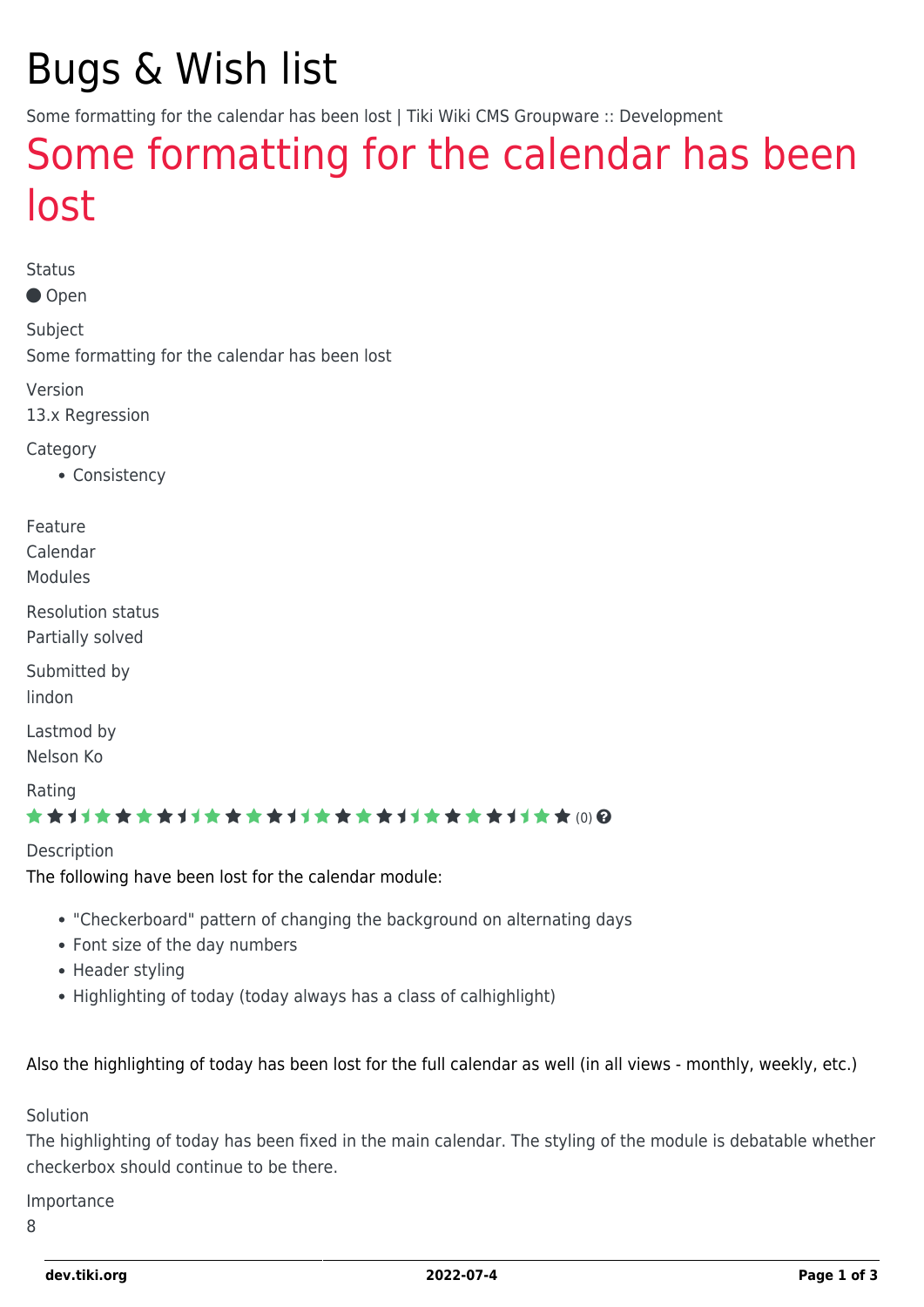Easy to solve? 8 Priority 64 Demonstrate Bug (Tiki 19+) Please demonstrate your bug on show2.tikiwiki.org Version: trunk ▼ [Create show2.tikiwiki.org instance](#page--1-0) Ticket ID 5287

Created Saturday 28 June, 2014 15:55:44 GMT-0000 by lindon

LastModif Tuesday 15 July, 2014 14:18:11 GMT-0000

## Comments



### [Nelson Ko](https://dev.tiki.org/user9801) 30 Jun 14 21:28 GMT-0000

I have added the calendar module to this site. What exactly do you mean by Header and font size?

As for the checkerboard pattern, may warrant separate bug as it does not seem critical to me (it actually looks better without checkerbox IMO)



#### Gary Cunningham-Lee 01 Jul 14 04:21 GMT-0000

FullCalendar doesn't seem to provide the HTML for even/odd day treatment, so if that's activated, no checkerboard pattern will show. I don't see any way to work around the limitation easily. This is also true in Tiki 12, isn't it, so technically this may not be a Tiki 13 blocker?

In my localhost, when I turn off FullCalendar and use the legacy calendar, the checkerboard pattern displays on the calendar page; I didn't check about the calendar module yet.

I think some CSS rules may be missing on the theme stylesheet level for calendars, such as the highlighting. I'll check on that.